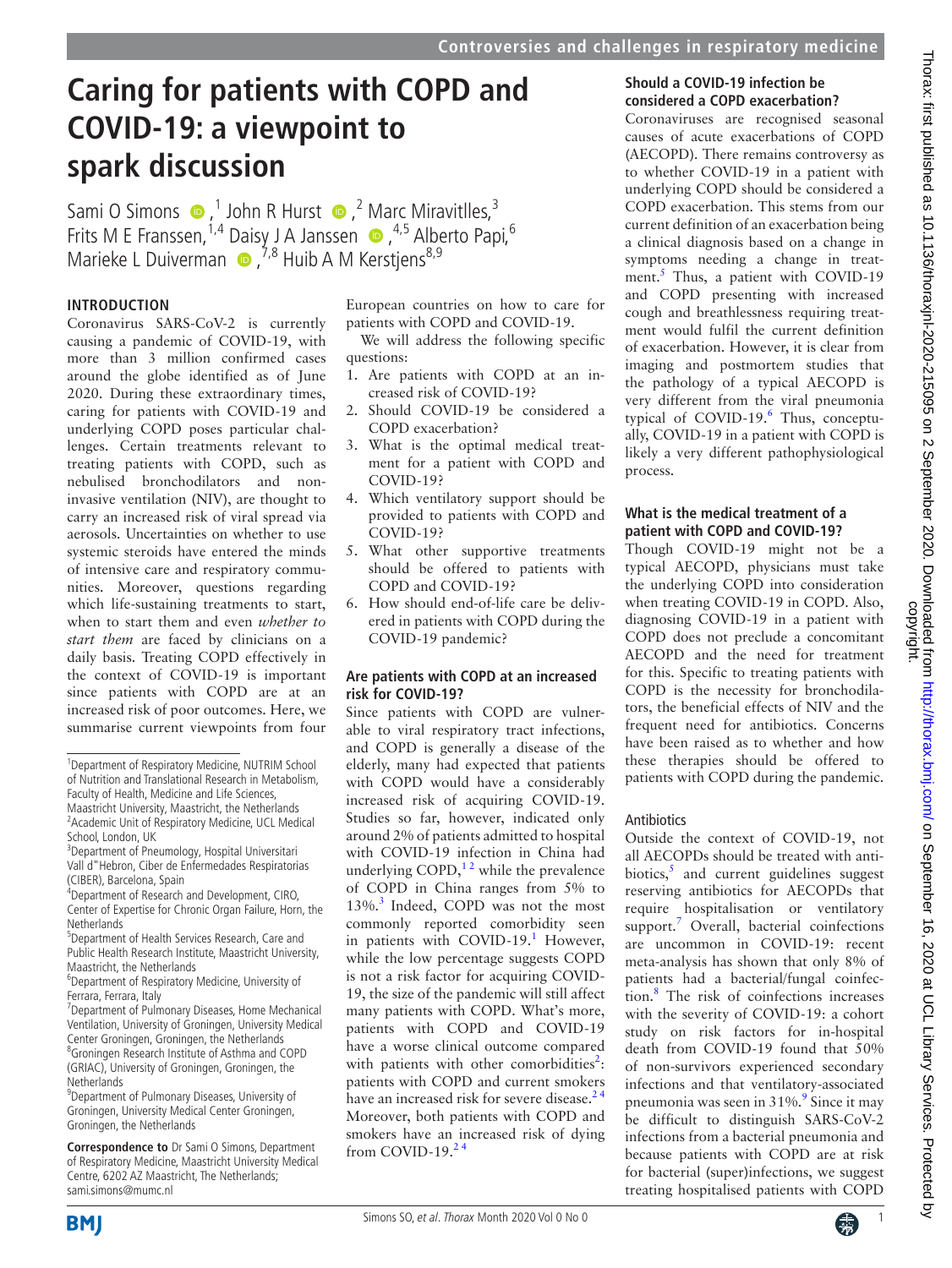<span id="page-1-0"></span>

| Table 1        | Caring for patients with COPD and COVID-19                                                                                                                                                                                                                                                                                                                                                                       |
|----------------|------------------------------------------------------------------------------------------------------------------------------------------------------------------------------------------------------------------------------------------------------------------------------------------------------------------------------------------------------------------------------------------------------------------|
| 1              | There are no data to suggest that COPD is a risk factor for acquiring SARS-CoV-2.                                                                                                                                                                                                                                                                                                                                |
| $\overline{2}$ | In patients with COVID-19, COPD is associated with an increased risk of poor outcome.                                                                                                                                                                                                                                                                                                                            |
| 3              | A COVID-19 chest infection in a person with underlying COPD is likely a very different process from an acute exacerbation of COPD. However, the<br>diagnosis of COVID-19 does not exclude a coexisting AECOPD. Furthermore, treatment of COVID-19 should take the underlying COPD into account.                                                                                                                  |
| 4              | Antibiotics are advisable in patients with COPD requiring hospitalisation for SARS-CoV-2 chest infection, especially when ventilatory support is needed.                                                                                                                                                                                                                                                         |
| 5              | Bronchodilators administered by pMDI and spacer are preferred to nebuliser treatment in patients with COPD and COVID-19 and respiratory symptoms.<br>We suggest using long-acting bronchodilators, if needed at twice the frequency of maintenance treatment.                                                                                                                                                    |
| 6              | Nebuliser treatment should be reserved for those patients with life-threatening disease or those unable to use a pMDI and a spacer. Attention should be<br>paid to preventing airborne transmission in such cases.                                                                                                                                                                                               |
| $\overline{7}$ | A course of systemic corticosteroids is advisable in patients with COPD and an AECOPD who require hospitalisation for a SARS-CoV-2 chest infection.                                                                                                                                                                                                                                                              |
| 8              | Regarding the choice of ventilatory support, it is of utmost importance that patients' wishes and decisions made with regard to ventilatory support and/<br>or ICU admission and intubation are clear.                                                                                                                                                                                                           |
| 9              | NIV should be offered to patients with COPD and COVID-19 and acute (on chronic) hypercapnic respiratory acidosis. Care should be taken to limit viral<br>spread by using non-vented masks with exhaled air passing a bacterial/viral filter before entering the room.                                                                                                                                            |
| 10             | Chronic NIV should be continued in patients with COPD on home NIV when they present with COVID-19. Home treatment might be an option.                                                                                                                                                                                                                                                                            |
| 11             | We suggest HFNC or CPAP with high FiO, in patients with COPD and COVID-19 and acute hypoxaemic respiratory failure, if oxygen therapy fails. Care<br>should be taken to limit viral spread by using surgical masks over the nasal cannulas. With CPAP, exhalation can be filtered before entering the room.                                                                                                      |
| 12             | Rapid intubation and invasive mechanical ventilation should be provided if patients do not respond adequately to non-invasive support, depending on<br>prior discussions and decisions about escalation of treatment.                                                                                                                                                                                            |
| 13             | Hospitalised patients with COPD and COVID-19 should be monitored for unintentional weight loss and dietary support should be offered accordingly.                                                                                                                                                                                                                                                                |
| 14             | The use of airway clearance techniques in patients with COPD and COVID-19 should be provided prudently to reduce the risk of viral transmission.                                                                                                                                                                                                                                                                 |
| 15             | Early mobilisation in patients with COPD and COVID-19 is very important.                                                                                                                                                                                                                                                                                                                                         |
| 16             | It is important to offer psychological and spiritual support to patients with COPD and COVID-19 during hospital admission, as well as during follow-up.                                                                                                                                                                                                                                                          |
| 17             | Pulmonary rehabilitation should be offered to all patients with COPD and COVID-19 after discharge from the hospital, perhaps starting in an alternative<br>form as long as social distancing is still required.                                                                                                                                                                                                  |
| 18             | We suggest screening all patients with COVID-19, especially after ICU stay, for emotional and functional limitations and to offer rehabilitation when<br>indicated.                                                                                                                                                                                                                                              |
| 19             | Timely advance care planning in patients with COPD should be provided, including patient-physician communication about patients' values, goals and<br>preferences regarding life-sustaining treatments, as well as addressing worries about the dying phase and palliative treatment options. Timeliness and<br>diligence in this are even more important and challenging during this time of COVID-19 pandemic. |
| 20             | Appropriate management of symptoms at the end of life in patients with COPD and COVID-19 is crucial, including management of anxiety, dyspnoea<br>and palliative sedation as needed.                                                                                                                                                                                                                             |
| 21             | We suggest considering bereavement care for loved ones of deceased patients with COPD and COVID-19, since they may be at an increased risk for<br>complicated grief.                                                                                                                                                                                                                                             |

AECOPD, acute exacerbations of COPD; HFNC, high-flow nasal cannula; ICU, intensive care unit; NIV, non-invasive ventilation; pMDI, pressurised metered-dose inhaler.

and COVID-19 and respiratory symptoms with broad-spectrum antibiotics, guided by local/national guidelines for treating pneumonia. This is in line with the current WHO treatment guideline for severe COVID-19.[10](#page-3-8) Microbiological analysis, such as sputum culture, should be performed on admission and it may then be reasonable to stop antibiotics in the absence of a coinfection.

# Bronchodilators and nebulisation

Bronchodilators are frequently given via nebuliser in hospitalised patients with COPD. The British Thoracic Society (BTS) guideline on treating patients with COPD and COVID-19 supports the use of nebulisers, claiming there is no evidence supporting an increased risk of viral transmission and, second, that aerosols surrounding the nebuliser come from the nebuliser not from patients. $11$  However, the meta-analysis suggesting nebulisers do not increase viral transmission has some methodological concerns.[12](#page-3-10) It is based on one study with a very small sample size, a second study investigating a variety of interventions and on a third in which infections began before exposure to nebulisation. The BTS guideline was also based on a methodological study showing that nebulisers predominantly produce aerosols not droplets, also used to suggest that nebulisation was safe.<sup>13</sup> Viral transmission was not the subject of this investigation and since it remains open to debate whether droplets or aerosols can contain SARS-CoV-2, we do not think these results should be used as reassurance of no risk of transmission.

Alternative modes of inhalation are available, including pressurised metereddose inhalers (pMDI) used with a spacer. In AECOPD pMDIs are not inferior to nebulisers.[14](#page-4-0) Long-acting dual bronchodilators may be preferred; some also have a fast onset of action, and are more effective with a longer duration of action. There are currently two long-acting pMDI combinations available which can be used with a spacer.

No maximum dosing has been provided for nebulised short-acting bronchodilators and very high doses are often administered for AECOPD. We suggest doubling the maximum maintenance dose of longacting bronchodilators, reflecting the high doses of short-acting bronchodilators often used in clinical practice. Since the safety of nebulisers is controversial and given that there is a suitable alternative, we recommend bronchodilators administered by pMDI and spacer over the use of nebuliser treatment in symptomatic patients with COPD and COVID-19. Nebulised treatment should be reserved for those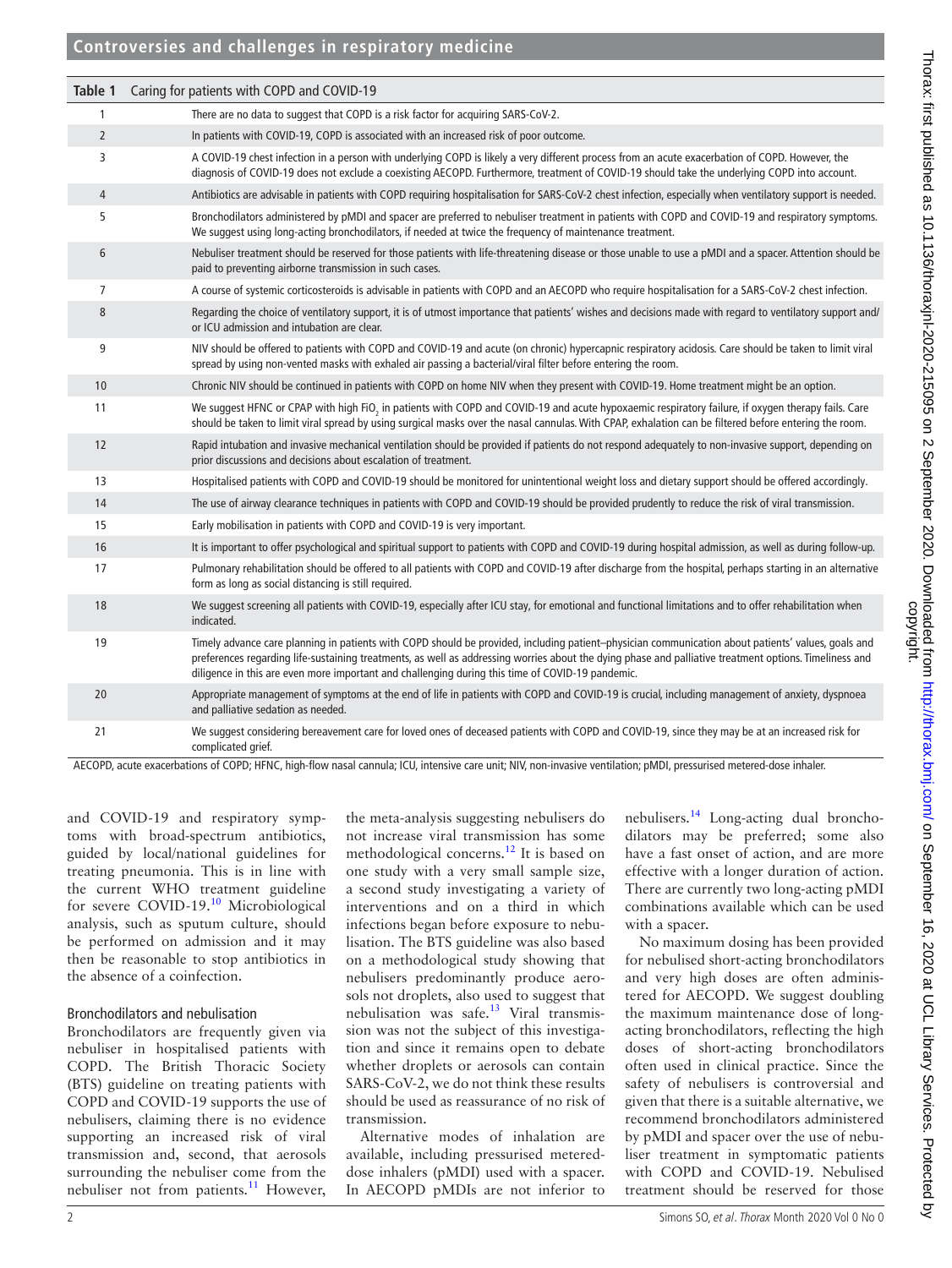situations in which pMDI with spacer is not possible, such as patients with severe, life-threatening disease or those unable to use a pMDI. For healthcare workers, respiratory masks (FFP-3 or equivalent) and other personnel protective equipment should be used during aerosol-generating procedures such as nebulisers.<sup>[15](#page-4-1)</sup>

### Systemic corticosteroids

It is recognised that not all AECOPDs need to be treated with systemic cortico-steroids.<sup>[5](#page-3-3)</sup> Eosinophil-based steroid treatment has been advocated for both stable COPD and AECOPD; however, the use of this strategy in patients with COPD and COVID-19 has not been tested. Until recently, the efficacy of corticosteroids in general for treating COVID-19 was inconclusive, though a cohort study suggested steroids might improve clinical outcome in patients with COVID-19.<sup>16</sup> Recent, preliminary results from the Randomized Evaluation of COVID-19 Therapy (RECOVERY) trial have shown that dexamethasone improves mortality in patients with COVID-19 requiring respiratory support.<sup>17</sup> The WHO recommended against the use of steroids previously,  $10$ but is now updating treatment guidelines to include dexamethasone or other corticosteroids.

Corticosteroids are beneficial to patients with severe AECOPD, especially in patients requiring ventilatory support, in whom steroids reduce ventilation days and NIV failure; therefore, it is reasonable to treat patients with COPD and severe COVID-19 with course of corticosteroids. The RECOVERY regimen of 6 mg once daily could be used until more evidence is provided to guide treatment in patients with COPD with COVID-19.

#### **Which ventilatory support should be provided to patients with COPD with respiratory failure?**

Approximately, 14% of patients with a SARS-CoV-2 infection will develop severe disease requiring oxygen therapy and 5% will require transfer to the intensive care unit (ICU) and ventilatory support.<sup>[5](#page-3-3)</sup> In patients with COPD, several ventilatory support strategies can be considered, depending on the type of respiratory failure (ie, hypoxaemic or hypercapnic respiratory failure), and on local practice and availability of resources.<sup>[18](#page-4-4)</sup>

Patients with hypoxaemic COPD and COVID-19 should be given controlled oxygen therapy as the first step.<sup>[18](#page-4-4)</sup> If hypoxaemia is insufficiently controlled with maximum oxygen supplementation,

high-flow nasal cannula (HFNC) or CPAP with high oxygen flow should be considered. HFNC has recently been suggested as a management option in patients with COVID-19 with acute hypoxaemic respiratory failure.<sup>18</sup> Reduction of hypercapnia and work of breathing might be additional benefits of HFNC in patients with COPD and COVID-19.<sup>19</sup> <sup>20</sup> However, HFNC is an open system and expiration cannot be filtered. A surgical mask can be placed over the nasal cannula to limit aerosol spread[.15](#page-4-1) Besides HFNC, CPAP with a high fraction of inspired oxygen  $(FiO_2)$  might be an option to treat hypoxaemic respiratory failure. CPAP provides a certain level of positive end-expiratory pressure, which might be a useful add-on to oxygen supplementation. Furthermore, it is possible to filter expiration with CPAP and thus limit viral spread.

In patients with COPD with acute (on chronic) hypercapnic respiratory failure, NIV should be considered. $21$  There are no data showing that HFNC is equivalent and thus in this population we recommend using NIV first line. Transmission of virus can be reduced by using a nonvented mask with the exhaled air passing through a bacterial/viral filter before entering the room. Second, an expiration system with an active valve can be used and the oxygen supply can be connected close to the mask, so that a higher  $FiO<sub>2</sub>$ can be reached. $^{22}$  Before starting NIV, the patient's willingness to undergo invasive mechanical ventilation (IMV), if NIV fails, should be discussed. Previous studies have shown that IMV after NIV failure is associated with higher mortality in  $AECOPD<sub>1</sub><sup>23</sup>$  $AECOPD<sub>1</sub><sup>23</sup>$  $AECOPD<sub>1</sub><sup>23</sup>$  though this association has not been shown in COVID-19[.24](#page-4-9)

IMV should be instituted in patients with severe hypoxaemic respiratory failure or after NIV failure.<sup>18</sup> Particularly in COPD, this decision should be made carefully, as it is known that in-hospital mortality with IMV in AECOPD is high. $^{25}$  Mortality is even higher for patients with COPD with severe  $\text{COVID-19}$ <sup>[2](#page-3-2)</sup> and the prolonged duration of mechanical ventilation seen in patients with COVID-19 might be particularly detrimental to the future health status of patients with COPD. In communicating IMV with patients with COPD, the risks and benefits should be explained clearly, and patients' wishes and preferences regarding life-prolonging therapies should be explored such that known risk factors for poor outcomes of IMV in  $COPD<sup>26</sup>$  $COPD<sup>26</sup>$  $COPD<sup>26</sup>$  can be weighed in a process of shared decision-making.

Finally, clinicians might be faced with patients on home mechanical ventilation admitted to the hospital with COVID-19. Their ventilatory support should be continued in hospital, with precautions to limit viral spread. Home treatment, supported by telemonitoring, might be preferred. The value and goals of a hospital admission should be discussed in the low likelihood of surviving a long period of ICU admission.

#### **Which other supportive treatments should be offered to patients with COPD and COVID-19?**

SARS-CoV-2 infections may have wideranging detrimental effects on patients' well-being. The strict isolation required may amplify feelings of solitude and hopelessness. Also, patients with SARS-CoV-2 often complain of loss of taste and appetite, increasing the risk of unintentional weight loss. Regular exercise, let alone rehabilitation, is difficult during a hospital stay.

Hospital treatment should therefore include dietary, as well as emotional and spiritual support. Early mobilisation is encouraged in recent COVID-19-specific physiotherapy guidelines, while airway clearance techniques should be provided prudently as they carry the risk of aerosol spread. $2^7$  After discharge, discharge bundles should be continued to ensure smooth transfer from hospital to home care and to reduce the risk of readmis-sion.<sup>[5](#page-3-3)</sup> Although pulmonary rehabilitation (PR) is recommended for people with COPD, rehabilitation in general should be offered to all patients with COVID-19 and certainly after ICU admission. The prolonged ICU stay is known to have significant impact on both physical and emotional well-being and patients may have accompanying symptoms of posttraumatic stress disorder. [28](#page-4-13)

Social distancing and concerns about residual viral transmission may limit possibilities for centre-based PR and physiotherapy. Home-based, unsupervised PR might be a solution in these times of social distancing.<sup>[5](#page-3-3)</sup> However, exercise-induced desaturation and cardiac arrhythmias associated with COVID-19 may make it difficult to guarantee the safety of unsupervised training. As soon as centre-based PR is possible, patients should again flow into such supervised programmes for optimal benefit.

#### **How should end-of-life care be delivered in patients with COPD during the COVID-19 pandemic?**

As described above, patients with COPD are at an increased risk for a poor outcome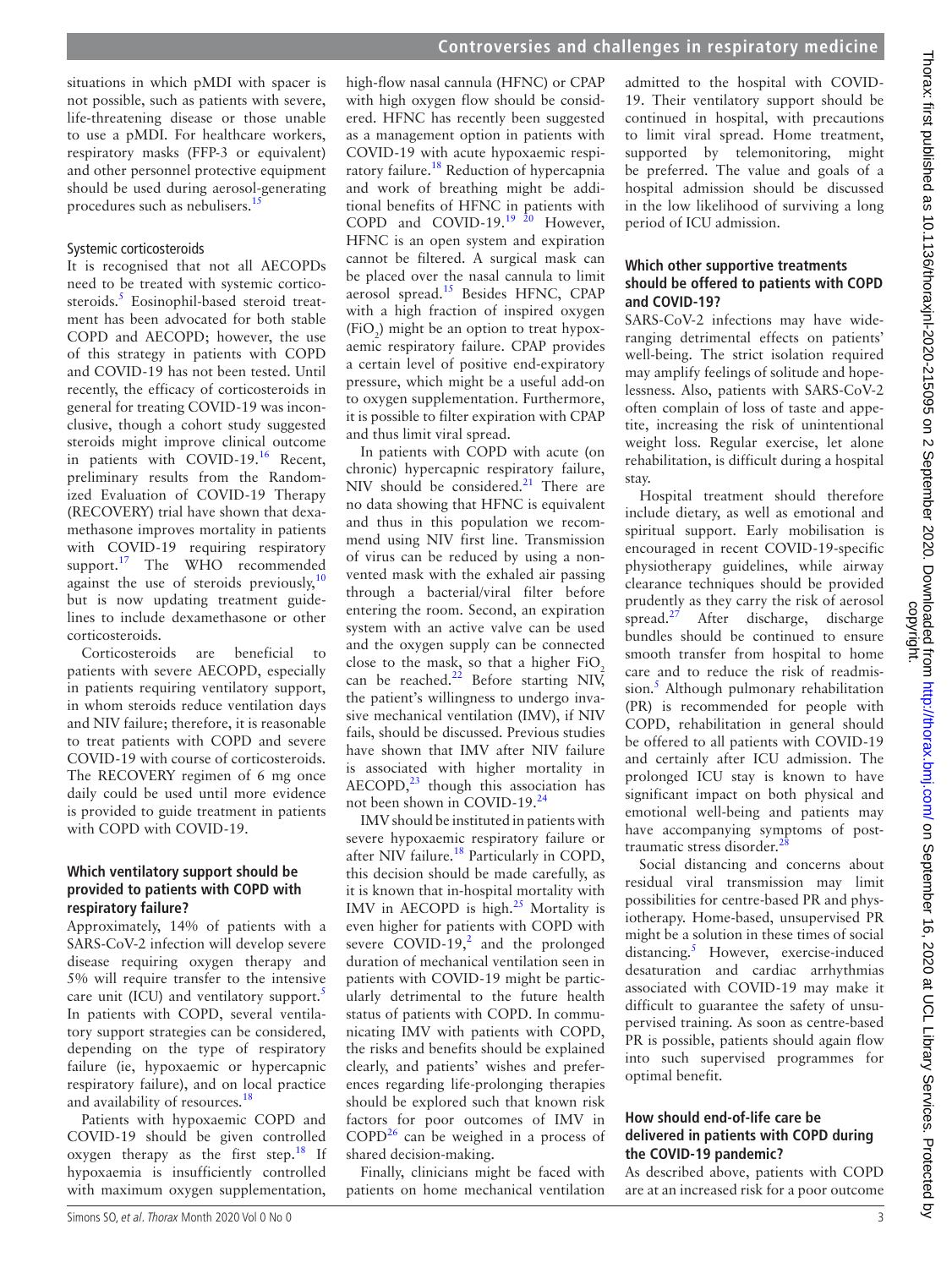with COVID-19 and may choose to forego life-sustaining treatments. Ideally, identifying and discussing goals and preferences for future medical treatment and care, known as advance care planning (ACP), should have been undertaken before hospital admission. In practice, ACP is uncommon in  $COPD$ .<sup>[5](#page-3-3)</sup> The challenge in the current SARS-CoV-2 pandemic is addressing palliative care needs in times of crisis, at a time when preventing unwanted life-sustaining treatments is paramount. We stress that discussions concerning triage for intensive care treatment under resource scarcity should not be included in this process of ACP.

ACP also includes communication about end-of-life care. We advise timely communication about end-of-life care.<sup>29</sup> Patients may have worries about suffocation and the process of dying. Fear is common in patients in respiratory distress and could be pharmacologically treated with anxiolytics, such as lorazepam.<sup>30</sup> Opioids such as morphine can be used to manage dyspnoea and should not be delayed to the dying phase.<sup>30</sup> In patients with suffering despite optimal symptom management, palliative sedation can be discussed with patients and their relatives. Care for relatives needs specific attention in the SARS-CoV-2 pandemic: social distancing limits hospital visits and the necessity of personal protective equipment imposes severe restraints on saying goodbye to loved ones, thereby increasing the risk for complicated grief. Therefore, bereavement care needs to be considered.

## **CONCLUSION**

This article provides an overview on how to manage patients with COPD and COVID-19 during the SARS-CoV-2 pandemic. Key points have been summarised in [table](#page-1-0) 1. Caring for patients with COPD and COVID-19 poses special challenges for healthcare workers. Not only are they faced with severely ill, often elderly, patients who can deteriorate rapidly and have a poor prognosis, they are working in an environment with increased risk of being infected themselves. The suggestions put forward in this article provide a framework for those working in such challenging conditions. We acknowledge that such a viewpoint provides a momentary snapshot of current clinical practice and evidence how to treat COVID-19 effectively in patients with COPD is limited. Knowledge of COVID-19 is rapidly accumulating; therefore, the discussion on how to best treat patients with COPD and COVID-19

should continue and we invite the respiratory community to share best practices online.

#### **Twitter** Marieke L Duiverman [@mlduiverman](https://twitter.com/mlduiverman)

**Contributors** SOS and HAMK were responsible for the design of the manuscript. All authors (SOS, JRH, MM, DJAJ, FF, AP, MLD, HAMK) were responsible for writing and revising the manuscript. All authors (SOS, JRH, MM, DJAJ, FF, AP, MLD, HAMK) approved the final version and agree to be accountable for all aspects of the work in ensuring that questions related to the accuracy or integrity of any part of the work are appropriately investigated and resolved.

**Funding** The authors have not declared a specific grant for this research from any funding agency in the public, commercial or not-for-profit sectors.

**Competing interests** SOS has received speaker fees from AstraZeneca and research grants from GlaxoSmithKline, all outside the submitted work. JRH has received support to attend meetings, and payment for advisory work and educational activity, personally or to his employer (UCL), from pharmaceutical companies that make medicines to treat COPD. These include AstraZeneca, Boehringer Ingelheim, Chiesi and GlaxoSmithKline, all outside the submitted work. MM has received speaker fees from AstraZeneca, Boehringer Ingelheim, Chiesi, Cipla, Menarini, Rovi, Bial, Sandoz, Zambon, CSL Behring, Grifols and Novartis, consulting fees from AstraZeneca, Boehringer Ingelheim, Chiesi, GlaxoSmithKline, Bial, Gebro Pharma, Kamada, CSL Behring, Laboratorios Esteve, Ferrer, Mereo Biopharma, Verona Pharma, TEVA, Spin Therapeutics, pH Pharma, Novartis, Sanofi and Grifols, and research grants from GlaxoSmithKline and Grifols, outside the submitted work. FF has received support to attend meetings, speakers and consultancy fees from AstraZeneca, Boehringer Ingelheim, Chiesi, GlaxoSmithKline, Novartis and TEVA; also he obtained research grants from AstraZeneca and Novartis. DJAJ has received speaker fees from AstraZeneca, Boehringer Ingelheim and Novartis in the previous 3 years. AP reports grants, personal fees, non-financial support and other from GlaxoSmithKline; grants, personal fees and nonfinancial support from AstraZeneca; grants, personal fees, non-financial support and other from Boehringer Ingelheim; grants, personal fees, non-financial support and other from Chiesi Farmaceutici; grants, personal fees, non-financial support and other from TEVA; personal fees, non-financial support and other from Mundipharma; personal fees, non-financial support and other from Zambon; personal fees, non-financial support and other from Novartis; grants, personal fees and non-financial support from Menarini; personal fees, non-financial support and other from Sanofi/Regeneron; personal fees from Roche, grants from Fondazione Maugeri, grants from Fondazione Chiesi, personal fees from Edmond Pharma, outside the submitted work. MLD reports grants, speaking fees and consultancy/ advisory board participation from/for Philips, ResMed, Vivisol, Fisher and Paykel, and Novartis, and all outside the submitted work and paid to her institution. HAMK reports grants and consultancy/advisory board participation from/for Novartis, GlaxoSmithKline and Boehringer Ingelheim, and a grant from Chiesi, all outside the submitted work and paid to his institution.

#### **Patient consent for publication** Not required.

**Provenance and peer review** Not commissioned; externally peer reviewed.

This article is made freely available for use in accordance with BMJ's website terms and conditions for the duration of the covid-19 pandemic or until otherwise determined by BMJ. You may use, download and print the article for any lawful, non-commercial

purpose (including text and data mining) provided that all copyright notices and trade marks are retained.

© Author(s) (or their employer(s)) 2020. No commercial re-use. See rights and permissions. Published by BMJ.



**To cite** Simons SO, Hurst JR, Miravitlles M, et al. Thorax Epub ahead of print: [please include Day Month Year]. doi:10.1136/thoraxjnl-2020-215095

Thorax 2020;**0**:1–5. doi:10.1136/thoraxjnl-2020-215095

### **ORCID iDs**

Sami O Simons <http://orcid.org/0000-0002-4296-5076> John R Hurst <http://orcid.org/0000-0002-7246-6040> Daisy J A Janssen [http://orcid.org/0000-0002-1827-](http://orcid.org/0000-0002-1827-9869) [9869](http://orcid.org/0000-0002-1827-9869)

Marieke L Duiverman [http://orcid.org/0000-0002-](http://orcid.org/0000-0002-8818-9447) [8818-9447](http://orcid.org/0000-0002-8818-9447)

## **REFERENCES**

- <span id="page-3-0"></span>1 Guan W-J, Liang W-H, Zhao Y, et al. Comorbidity and its impact on 1590 patients with COVID-19 in China: a nationwide analysis. [Eur Respir J](http://dx.doi.org/10.1183/13993003.00547-2020) 2020;55:2000547.
- <span id="page-3-2"></span>2 Alqahtani JS, Oyelade T, Aldhahir AM, et al. Prevalence, severity and mortality associated with COPD and smoking in patients with COVID-19: a rapid systematic review and meta-analysis. [PLoS One](http://dx.doi.org/10.1371/journal.pone.0233147) 2020;15:e0233147.
- <span id="page-3-1"></span>3 Fang X, Wang X, Bai C. COPD in China: the burden and importance of proper management. [Chest](http://dx.doi.org/10.1378/chest.10-1393) 2011;139:920–9.
- 4 Williamson A, Walker AJ, Bhaskaran KJ, et al. OpenSAFELY: factors associated with COVID-19 related hospital death in the linked electronic health records of 17 million adult NHS patients. MedRxiv 2020.
- <span id="page-3-3"></span>5 Global Initiative for Chronic Obstructive Lung Disease. Global strategy for the diagnosis, management and prevention of chronic obstructive pulmonary disease, 2019 report. Available: [https://goldcopd.org/wp](https://goldcopd.org/wp-content/uploads/2018/11/GOLD-2019-v1.7-FINAL-14Nov2018-WMS.pdf)[content/uploads/2018/11/GOLD-2019-v1.7-FINAL-](https://goldcopd.org/wp-content/uploads/2018/11/GOLD-2019-v1.7-FINAL-14Nov2018-WMS.pdf)[14Nov2018-WMS.pdf](https://goldcopd.org/wp-content/uploads/2018/11/GOLD-2019-v1.7-FINAL-14Nov2018-WMS.pdf) [Accessed 19 Apr 2020].
- <span id="page-3-4"></span>6 Ackermann M, Verleden SE, Kuehnel M, et al. Pulmonary vascular endothelialitis, thrombosis, and angiogenesis in Covid-19. [N Engl J Med](http://dx.doi.org/10.1056/NEJMoa2015432) 2020;383:120–8.
- <span id="page-3-5"></span>7 Hopkinson NS, Molyneux A, Pink J, et al. Chronic obstructive pulmonary disease: diagnosis and management: summary of updated NICE guidance. [BMJ](http://dx.doi.org/10.1136/bmj.l4486) 2019;366:14486.
- <span id="page-3-6"></span>8 Rawson TM, Moore LSP, Zhu N, et al. Bacterial and fungal co-infection in individuals with coronavirus: a rapid review to support COVID-19 antimicrobial prescribing. [Clin Infect Dis](http://dx.doi.org/10.1093/cid/ciaa530) 2020:ciaa530.
- <span id="page-3-7"></span>9 Zhou F, Yu T, Du R, et al. Clinical course and risk factors for mortality of adult inpatients with COVID-19 in Wuhan, China: a retrospective cohort study. [Lancet](http://dx.doi.org/10.1016/S0140-6736(20)30566-3) 2020;395:1054–62.
- <span id="page-3-8"></span>10 WHO. Clinical management of COVID-19: interim guidance. World Health Organization, 2020.
- <span id="page-3-9"></span>11 British Thoracic Society. COPD and COVID-19 for healthcare professionals. Available: [https://www.brit](https://www.brit-thoracic.org.uk/about-us/covid-19-information-for-the-respiratory-community)[thoracic.org.uk/about-us/covid-19-information-for-the](https://www.brit-thoracic.org.uk/about-us/covid-19-information-for-the-respiratory-community)[respiratory-community](https://www.brit-thoracic.org.uk/about-us/covid-19-information-for-the-respiratory-community) [Accessed 19 Apr 2020].
- <span id="page-3-10"></span>12 Tran K, Cimon K, Severn M, et al. Aerosol generating procedures and risk of transmission of acute respiratory infections to healthcare workers: a systematic review. [PLoS One](http://dx.doi.org/10.1371/journal.pone.0035797) 2012;7:e35797.
- <span id="page-3-11"></span>13 Simonds AK, Hanak A, Chatwin M, et al. Evaluation of droplet dispersion during non-invasive ventilation, oxygen therapy, nebuliser treatment and chest physiotherapy in clinical practice: implications